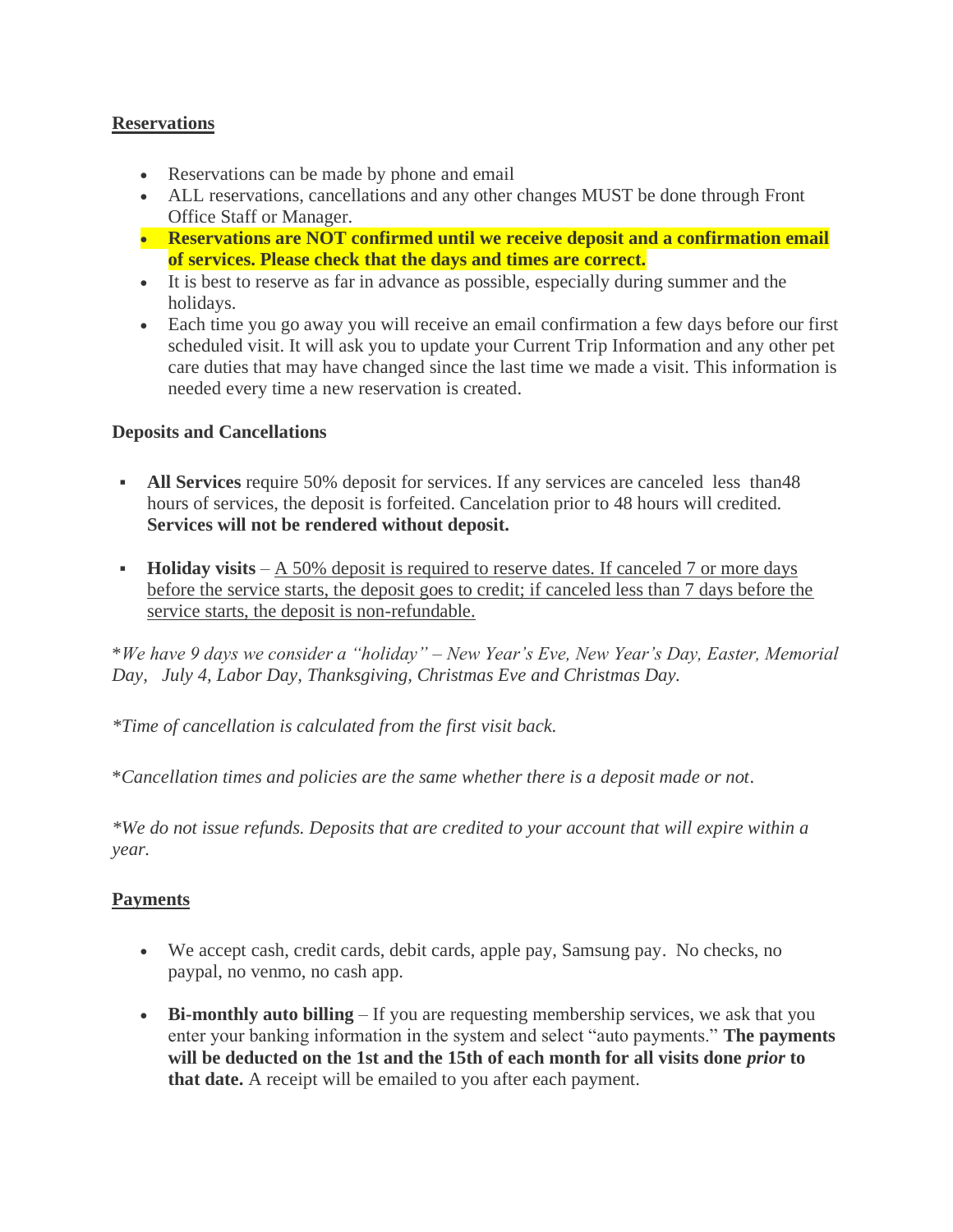• **Final Payment must be received by the last day of service**. If using any other method, payment can be made online through your client portal or through the email sent out.

# **Keys**

- We require one (1) sets of keys at the time of the meet and greet. They will be kept in a locked box in our office. **There will be a \$15 charge for us to pick up/drop off keys at any time other than the meet and greet**. It is recommended that your key is entered into our secure key system for future use. All keys are given a random number that is unrelated to any of your personal information. It is marked with a key tag and kept in a locked key box in our office when not in use.
- **Leaving a copy of your key anywhere on your property for us to use is done "at your own risk," and not recommended.**
- **Lock Out Service** If you lock yourself out of your house, you may contact us to see if we can bring you your key. This service is not guaranteed, as it depends on the time of day and our schedules. Remember, we do not carry your key with us, so it must be retrieved from our office. We charge a fee of \$35 for this service.

### **Miscellaneous**

- **Visitors** Please notify MMDR if there will be anyone else entering your house while you are away. This includes family, friends, neighbors, workmen, house cleaners, etc. We will "share pet care duties" with your friend, family member or another sitter. Please be aware that if this is the agreement, our liability insurance will **NOT** cover any issues with your home, keys or pets.
- *MaryMac's Doggie Retreat will not be liable for any damages caused by the acts of others in clients' homes.*
- **Emergency Veterinary Care** If your pet requires any type of emergency veterinary care while you are away, MMDR staff will contact you, the owner, first. If we are unable to reach you and your pet's condition cannot wait, we will take them to New Orleans Animal Hospital. If you have a veterinarian listed in your account, and they are open and able to see your pet, we will go there first. If they are not open or available, or if there is no veterinarian listed, we currently use New Orleans Animal Hospital. **All fees charged by the treating veterinary facility are the sole responsibility of you, the owner.** There is also a fee for us, MaryMac's Doggie Retreat, to transport your pet to and/or from the facility, and is based on time (see Services and Fees). Please make sure your pet's veterinarian is listed in your account. It's also a good idea to make sure they have a credit card on file, as some facilities require a deposit to leave your pet for treatment.
- **Heat/Inclement Weather** Our #1 goal is to keep your pets safe and comfortable while in our care. If it is extremely hot/cold outside, visits and/or routines will be modified to achieve this. We are aware that certain dog breeds don't do well in hot temperatures, and